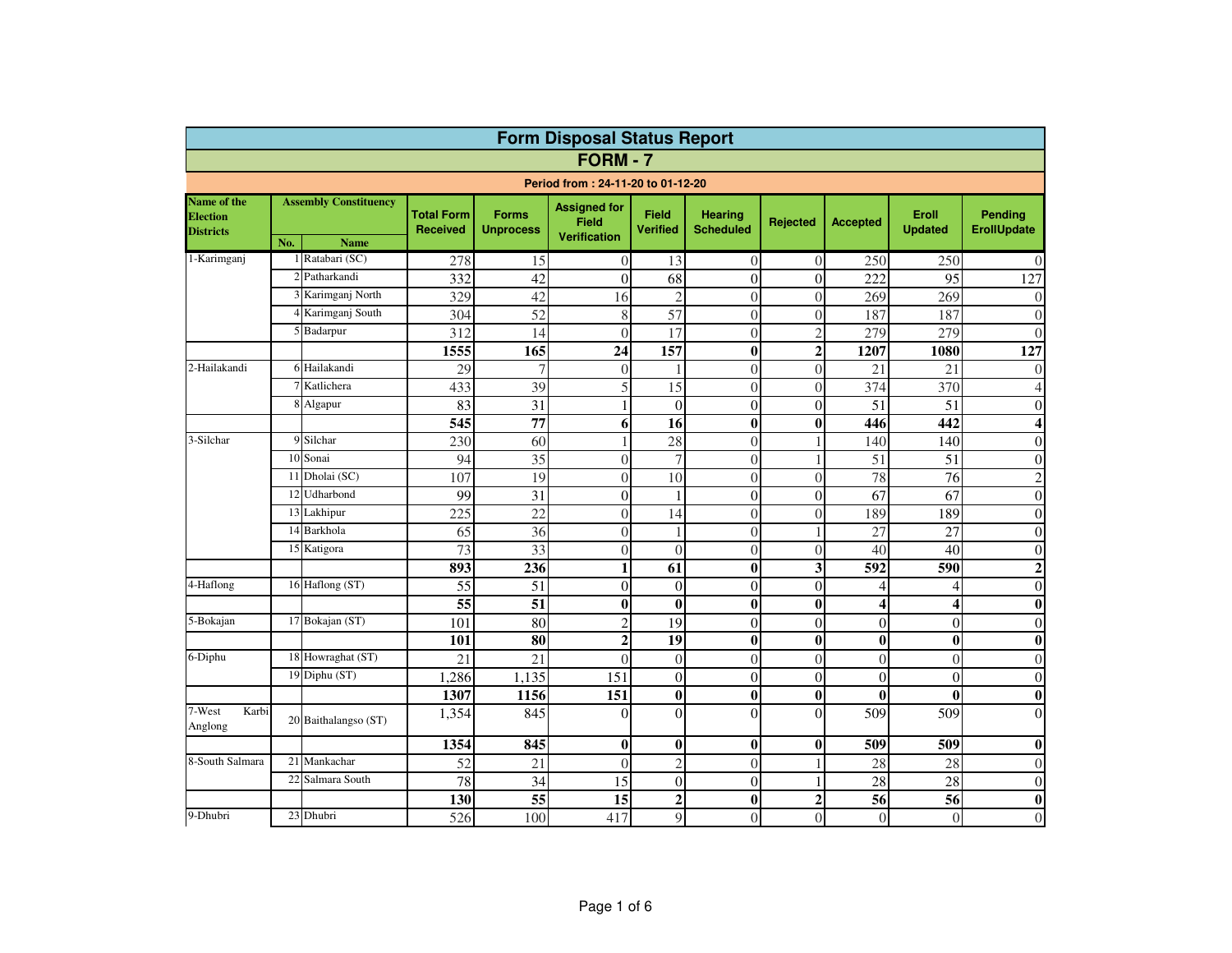| Name of the<br><b>Election</b><br><b>Districts</b> |     | <b>Assembly Constituency</b> | <b>Total Form</b><br><b>Received</b> | <b>Forms</b><br><b>Unprocess</b> | <b>Assigned for</b><br><b>Field</b><br><b>Verification</b> | <b>Field</b><br><b>Verified</b> | <b>Hearing</b><br><b>Scheduled</b> | <b>Rejected</b> | Accepted        | Eroll<br><b>Updated</b> | Pending<br><b>ErollUpdate</b> |
|----------------------------------------------------|-----|------------------------------|--------------------------------------|----------------------------------|------------------------------------------------------------|---------------------------------|------------------------------------|-----------------|-----------------|-------------------------|-------------------------------|
|                                                    | No. | <b>Name</b><br>24 Gauripur   | 20                                   | 13                               | 6                                                          |                                 | $\theta$                           | $\overline{0}$  | $\overline{0}$  | $\overline{0}$          | $\overline{0}$                |
|                                                    | 25  | Golakganj                    | 37                                   | 26                               | $\theta$                                                   | 11                              | $\overline{0}$                     | $\overline{0}$  | $\overline{0}$  | $\theta$                | $\mathbf{0}$                  |
|                                                    |     |                              | 583                                  | 139                              | 423                                                        | 21                              | $\bf{0}$                           | $\bf{0}$        | $\bf{0}$        | $\boldsymbol{0}$        | $\boldsymbol{0}$              |
| 10-Bilasipara                                      |     | 26 Bilasipara West           | 40                                   | 25                               | $\overline{0}$                                             | $\overline{2}$                  | $\overline{0}$                     | $\mathbf{0}$    | 13              | 13                      | $\theta$                      |
|                                                    | 27  | <b>Bilasipara</b> East       | 62                                   | 32                               | $\boldsymbol{0}$                                           | $\Omega$                        | $\overline{0}$                     | $\overline{0}$  | 30              | 26                      | $\overline{4}$                |
|                                                    |     |                              | 102                                  | $\overline{57}$                  | $\bf{0}$                                                   | $\mathbf{2}$                    | $\bf{0}$                           | $\bf{0}$        | $\overline{43}$ | $\overline{39}$         | $\overline{\mathbf{4}}$       |
| 11-Gossaigaon                                      |     | 28 Gossaigaon                | 12                                   | $\overline{c}$                   | 10                                                         | $\overline{0}$                  | $\overline{0}$                     | $\overline{0}$  | $\overline{0}$  | $\theta$                | $\overline{0}$                |
|                                                    |     | 29 Kokrajhar West (ST)       | 7                                    |                                  | 6                                                          | $\theta$                        | $\Omega$                           | $\overline{0}$  | $\theta$        | $\theta$                | $\overline{0}$                |
|                                                    |     |                              | 19                                   | 3                                | 16                                                         | $\bf{0}$                        | $\bf{0}$                           | $\bf{0}$        | $\bf{0}$        | $\bf{0}$                | $\boldsymbol{0}$              |
| 12-Kokrajhar                                       |     | 30 Kokrajhar East (ST)       | 3,781                                | 3,364                            | 417                                                        | $\Omega$                        | $\Omega$                           | $\overline{0}$  | $\theta$        | $\Omega$                | $\mathbf{0}$                  |
|                                                    |     |                              | 3781                                 | 3364                             | 417                                                        | $\bf{0}$                        | $\bf{0}$                           | 0               | $\bf{0}$        | $\bf{0}$                | $\boldsymbol{0}$              |
| 13-Chirang                                         | 31  | Sidli (ST)                   | 2,369                                | 19                               | $\theta$                                                   | $\theta$                        | $\overline{0}$                     | 5               | 2,345           | 2,338                   | $\overline{7}$                |
|                                                    |     |                              | 2369                                 | 19                               | $\bf{0}$                                                   | $\bf{0}$                        | $\bf{0}$                           | 5               | 2345            | 2338                    | $\overline{7}$                |
| 14-Bijni                                           |     | 33 Bijni                     | 857                                  | 94                               | 404                                                        | 358                             | $\theta$                           | $\theta$        |                 | $\theta$                | $\mathbf{1}$                  |
|                                                    |     |                              | 857                                  | 94                               | 404                                                        | 358                             | $\bf{0}$                           | $\bf{0}$        | 1               | $\bf{0}$                | $\mathbf{1}$                  |
| 15-Bogaigaon                                       |     | 32 Bongaigaon                | 674                                  | 10                               | 372                                                        | 282                             | $\overline{0}$                     | $\overline{4}$  | 6               | 6                       | $\boldsymbol{0}$              |
|                                                    |     |                              | 674                                  | 10                               | 372                                                        | 282                             | $\bf{0}$                           | 4               | 6               | 6                       | $\boldsymbol{0}$              |
| 16-North                                           | 34  | Abhayapuri North             | 206                                  | 10                               | 187                                                        | 9                               | $\overline{0}$                     | $\overline{0}$  | $\overline{0}$  | $\overline{0}$          | $\boldsymbol{0}$              |
| Salmara                                            | 35  | Abhayapuri<br>South<br>SC)   | 315                                  | 306                              | $\Omega$                                                   | $\mathbf Q$                     | $\Omega$                           | $\Omega$        | $\Omega$        | $\Omega$                | $\overline{0}$                |
|                                                    |     |                              | 521                                  | 316                              | 187                                                        | 18                              | $\bf{0}$                           | $\bf{0}$        | $\bf{0}$        | $\bf{0}$                | $\boldsymbol{0}$              |
| 17-Goalpara                                        | 36  | Dudhnai (ST)                 | 866                                  | 82                               | $\overline{0}$                                             | 11                              | $\overline{0}$                     | $\overline{0}$  | 773             | 772                     | $\mathbf{1}$                  |
|                                                    |     | 37 Goalpara East             | 331                                  | 177                              | 3                                                          | 5                               | $\overline{0}$                     | 12              | 134             | 127                     | $\sqrt{ }$                    |
|                                                    | 38  | Goalpara West                | 149                                  | 75                               | 30                                                         | 38                              | $\theta$                           | 6               | $\theta$        | $\Omega$                | $\overline{0}$                |
|                                                    | 39  | Jaleswar                     | 48                                   | $\overline{32}$                  |                                                            |                                 | $\overline{0}$                     |                 | 13              | 13                      | $\boldsymbol{0}$              |
|                                                    |     |                              | 1394                                 | 366                              | 34                                                         | $\overline{55}$                 | $\bf{0}$                           | 19              | 920             | 912                     | $\bf{8}$                      |
| 18-Barpeta                                         | 40  | Sorbhog                      | 3                                    | 3                                | $\overline{0}$                                             | $\theta$                        | $\theta$                           | $\Omega$        | $\theta$        | $\theta$                | $\mathbf{0}$                  |
|                                                    | 43  | Barpeta                      | 6                                    | 6                                | $\boldsymbol{0}$                                           | $\overline{0}$                  | $\overline{0}$                     | $\overline{0}$  | $\overline{0}$  | $\overline{0}$          | $\boldsymbol{0}$              |
|                                                    | 44  | Jania                        | $\overline{12}$                      | 12                               | $\boldsymbol{0}$                                           | $\overline{0}$                  | $\overline{0}$                     | $\overline{0}$  | $\overline{0}$  | $\overline{0}$          | $\boldsymbol{0}$              |
|                                                    | 45  | Baghbar                      | 31                                   | 31                               | $\boldsymbol{0}$                                           | $\theta$                        | $\overline{0}$                     | $\overline{0}$  | $\overline{0}$  | $\overline{0}$          | $\theta$                      |
|                                                    | 46  | Sarukhetri                   | 8                                    | 8                                | $\overline{0}$                                             | $\theta$                        | $\overline{0}$                     | $\overline{0}$  | $\overline{0}$  | $\overline{0}$          | $\theta$                      |
|                                                    | 47  | Chenga                       | 1                                    | 1                                | $\boldsymbol{0}$                                           | $\theta$                        | $\theta$                           | $\overline{0}$  | $\theta$        | $\theta$                | $\overline{0}$                |
|                                                    |     |                              | 61                                   | 61                               | $\bf{0}$                                                   | $\bf{0}$                        | $\boldsymbol{0}$                   | $\bf{0}$        | $\bf{0}$        | $\bf{0}$                | $\overline{\mathbf{0}}$       |
| 19-Bajali                                          |     | 41 Bhabanipur                | $\overline{55}$                      | $\overline{0}$                   | 36                                                         | $\Omega$                        | $\theta$                           | $\overline{0}$  | $\overline{19}$ | 19                      | $\overline{0}$                |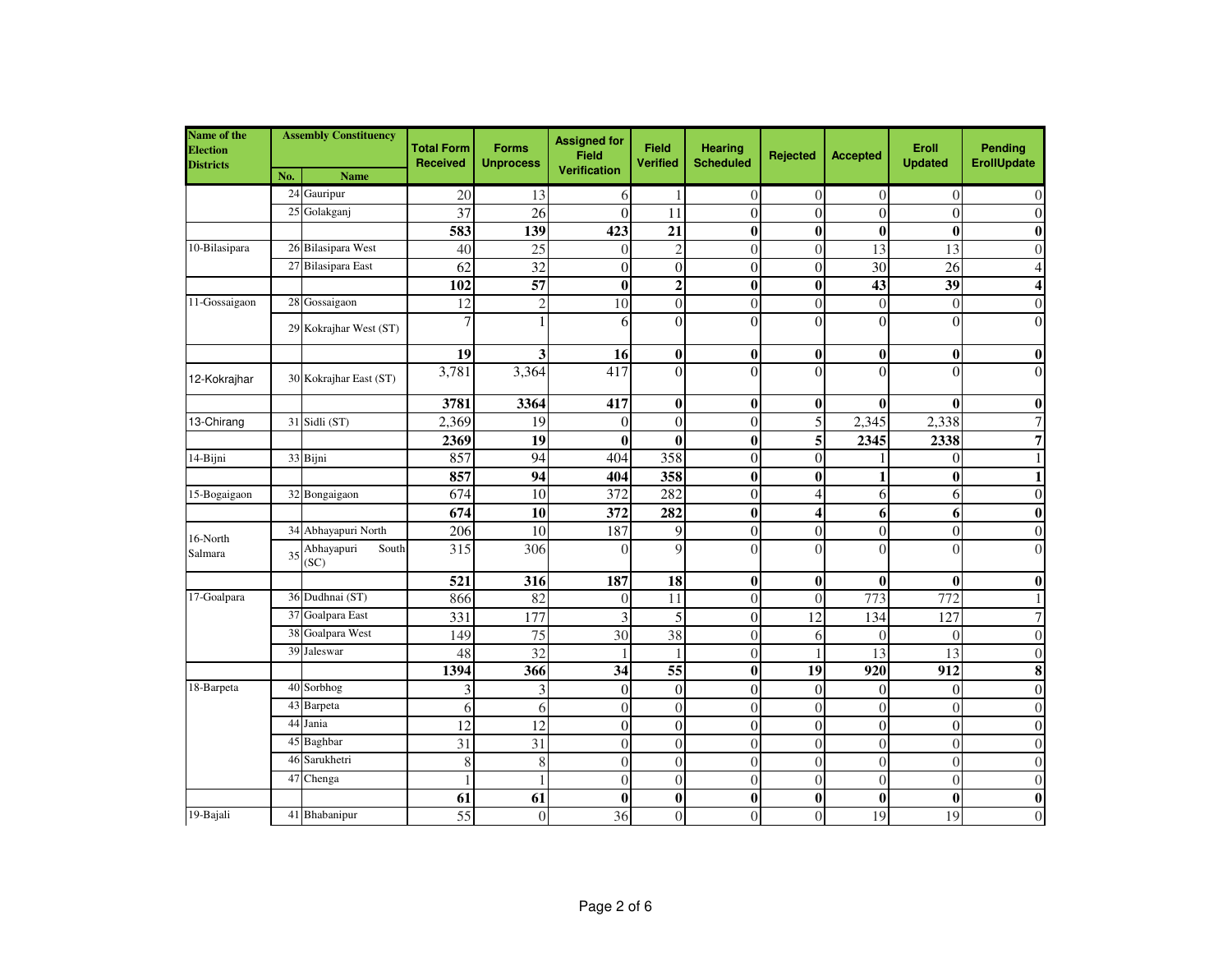| Name of the<br><b>Election</b><br><b>Districts</b> | <b>Assembly Constituency</b> |                               | <b>Total Form</b><br><b>Received</b> | <b>Forms</b><br><b>Unprocess</b> | <b>Assigned for</b><br>Field<br><b>Verification</b> | <b>Field</b><br><b>Verified</b> | <b>Hearing</b><br><b>Scheduled</b> | Rejected       | <b>Accepted</b>         | Eroll<br><b>Updated</b> | Pending<br><b>ErollUpdate</b> |
|----------------------------------------------------|------------------------------|-------------------------------|--------------------------------------|----------------------------------|-----------------------------------------------------|---------------------------------|------------------------------------|----------------|-------------------------|-------------------------|-------------------------------|
|                                                    | No.<br>42                    | <b>Name</b><br>Patachar Kuchi |                                      |                                  |                                                     |                                 |                                    |                |                         |                         |                               |
|                                                    |                              |                               | 40                                   |                                  | 11                                                  | $\Omega$                        | $\Omega$                           | $\overline{0}$ | 28                      | 28                      | $\overline{0}$                |
| 20-Kamrup                                          |                              | 48 Boko (SC)                  | 95                                   | 1                                | 47                                                  | $\bf{0}$                        | $\bf{0}$                           | $\bf{0}$       | 47                      | 47                      | $\bf{0}$                      |
|                                                    |                              |                               | 376                                  | 376                              | $\boldsymbol{0}$                                    | $\overline{0}$                  | $\theta$                           | $\overline{0}$ | $\overline{0}$          | $\overline{0}$          | $\boldsymbol{0}$              |
|                                                    | 49                           | Chaygaon                      | 3                                    | 3                                | $\overline{0}$                                      | $\overline{0}$                  | $\overline{0}$                     | $\overline{0}$ | $\overline{0}$          | $\overline{0}$          | $\boldsymbol{0}$              |
|                                                    |                              | 50 Palasbari                  | 945                                  | 945                              | $\overline{0}$                                      | $\theta$                        | $\overline{0}$                     | $\overline{0}$ | $\overline{0}$          | $\theta$                | $\theta$                      |
|                                                    |                              | 55 Hajo                       | 315                                  | 315                              | $\overline{0}$                                      | $\Omega$                        | $\theta$                           | $\overline{0}$ | $\overline{0}$          | $\theta$                | $\overline{0}$                |
|                                                    |                              |                               | 1639                                 | 1639                             | $\bf{0}$                                            | $\bf{0}$                        | $\boldsymbol{0}$                   | $\bf{0}$       | $\boldsymbol{0}$        | $\boldsymbol{0}$        | $\overline{\mathbf{0}}$       |
| $\overline{21}$ -Rangiya                           |                              | 56 Kamalpur                   |                                      |                                  | $\boldsymbol{0}$                                    | $\theta$                        | $\theta$                           | $\theta$       | $\theta$                | $\theta$                | $\theta$                      |
|                                                    |                              | 57 Rangiya                    | 9                                    | 8                                | $\overline{0}$                                      |                                 | $\overline{0}$                     | $\overline{0}$ | $\overline{0}$          | $\overline{0}$          | $\boldsymbol{0}$              |
|                                                    |                              |                               | $\overline{10}$                      | $\overline{9}$                   | $\boldsymbol{0}$                                    |                                 | $\boldsymbol{0}$                   | $\bf{0}$       | $\bf{0}$                | $\bf{0}$                | $\boldsymbol{0}$              |
| 22-Kamrup<br>Metro                                 |                              | 51 Jalukbari                  | 344                                  | 8                                | 302                                                 | $\overline{34}$                 | $\overline{0}$                     | $\overline{0}$ | $\overline{0}$          | $\overline{0}$          | $\mathbf{0}$                  |
|                                                    | 52                           | Dispur                        | 257                                  | 257                              | $\overline{0}$                                      | $\Omega$                        | $\overline{0}$                     | $\overline{0}$ | $\overline{0}$          | $\theta$                | $\boldsymbol{0}$              |
|                                                    | 53                           | Gauhati East                  | 20                                   | 20                               | $\theta$                                            | $\Omega$                        | $\theta$                           | $\theta$       | $\theta$                | $\theta$                | $\overline{0}$                |
|                                                    | 54                           | Gauhati West                  | 205                                  | 205                              | $\overline{0}$                                      | $\theta$                        | $\overline{0}$                     | $\overline{0}$ | $\overline{0}$          | $\overline{0}$          | $\boldsymbol{0}$              |
|                                                    |                              |                               | 826                                  | 490                              | 302                                                 | 34                              | $\bf{0}$                           | $\bf{0}$       | $\bf{0}$                | $\bf{0}$                | $\boldsymbol{0}$              |
| 23-Nalbari                                         |                              | 59 Nalbari                    | 155                                  | 155                              | $\overline{0}$                                      | $\theta$                        | $\overline{0}$                     | $\overline{0}$ | $\overline{0}$          | $\theta$                | $\mathbf{0}$                  |
|                                                    | 60                           | Barkhetry                     | 7                                    | $\overline{7}$                   | $\boldsymbol{0}$                                    | $\overline{0}$                  | $\overline{0}$                     | $\overline{0}$ | $\overline{0}$          | $\overline{0}$          | $\boldsymbol{0}$              |
|                                                    | 61                           | Dharmapur                     | 526                                  | 526                              | $\theta$                                            | $\Omega$                        | $\theta$                           | $\theta$       | $\theta$                | $\theta$                | $\boldsymbol{0}$              |
|                                                    |                              |                               | 688                                  | 688                              | $\boldsymbol{0}$                                    | 0                               | $\bf{0}$                           | $\bf{0}$       | $\bf{0}$                | $\bf{0}$                | $\boldsymbol{0}$              |
| 24-Baksa                                           |                              | 58 Tamulpur                   | 539                                  | 49                               | 205                                                 | 285                             | $\theta$                           | $\overline{0}$ | $\theta$                | $\Omega$                | $\overline{0}$                |
|                                                    | 62                           | Barama (ST)                   | 792                                  | 665                              | 12                                                  | 60                              | $\boldsymbol{0}$                   | 1              | 54                      | 54                      | $\mathbf{0}$                  |
|                                                    |                              | 63 Chapaguri (ST)             | 1,977                                | 381                              | $\theta$                                            | 473                             | $\boldsymbol{0}$                   | 29             | 1,094                   | 1,094                   | $\overline{0}$                |
|                                                    |                              |                               | 3308                                 | 1095                             | 217                                                 | 818                             | $\bf{0}$                           | 30             | 1148                    | 1148                    | $\bf{0}$                      |
| 25-Udalguri                                        |                              | 64 Panery                     | 111                                  | 7                                | $\theta$                                            |                                 | $\theta$                           | $\mathbf{0}$   | 97                      | 97                      | $\theta$                      |
|                                                    | 69                           | Udalguri (ST)                 | 168                                  | 3                                | 46                                                  | 76                              | $\theta$                           | $\theta$       | 43                      | 43                      | $\overline{0}$                |
|                                                    |                              | 70 Majbat                     | 274                                  | 59                               | 165                                                 |                                 | $\overline{0}$                     | $\overline{0}$ | 49                      | 49                      | $\overline{0}$                |
|                                                    |                              |                               | 553                                  | 69                               | 211                                                 | 84                              | $\bf{0}$                           | $\bf{0}$       | 189                     | 189                     | $\boldsymbol{0}$              |
| 26-Mangaldoi                                       |                              | 65 Kalaigaon                  | 89                                   | 89                               | $\overline{0}$                                      | $\overline{0}$                  | $\overline{0}$                     | $\overline{0}$ | $\overline{0}$          | $\overline{0}$          | $\boldsymbol{0}$              |
|                                                    | 66                           | Sipajhar                      | 72                                   | 72                               | $\overline{0}$                                      | $\Omega$                        | $\theta$                           | $\overline{0}$ | $\theta$                | $\theta$                | $\theta$                      |
|                                                    | 67                           | Mangaldoi (SC)                | 54                                   | $\overline{52}$                  | $\boldsymbol{0}$                                    | $\theta$                        | $\overline{0}$                     | $\overline{0}$ | $\overline{c}$          | $\overline{c}$          | $\overline{0}$                |
|                                                    | 68                           | Dalgaon                       | 187                                  | 184                              | $\overline{0}$                                      | $\theta$                        | $\boldsymbol{0}$                   | $\overline{0}$ | $\overline{\mathbf{3}}$ | 3                       | $\boldsymbol{0}$              |
|                                                    |                              |                               | 402                                  | 397                              | $\bf{0}$                                            | $\bf{0}$                        | $\bf{0}$                           | $\bf{0}$       | 5                       | 5                       | $\boldsymbol{0}$              |
| 27-Tezpur                                          | 71                           | Dhekiajuli                    | 21                                   | 20                               |                                                     | $\theta$                        | $\overline{0}$                     | $\overline{0}$ | $\overline{0}$          | $\overline{0}$          | $\boldsymbol{0}$              |
|                                                    | 72                           | Barchalla                     | $\overline{75}$                      | 11                               | 64                                                  | $\theta$                        | $\overline{0}$                     | $\overline{0}$ | $\overline{0}$          | $\overline{0}$          | $\overline{0}$                |
|                                                    | 73                           | Tezpur                        | 28                                   | 8                                | 20                                                  | $\theta$                        | $\theta$                           | $\overline{0}$ | $\Omega$                | $\theta$                | $\theta$                      |
|                                                    |                              | 74 Rangapara                  | 47                                   | 7                                | 40                                                  | $\Omega$                        | $\overline{0}$                     | $\overline{0}$ | $\overline{0}$          | $\theta$                | $\overline{0}$                |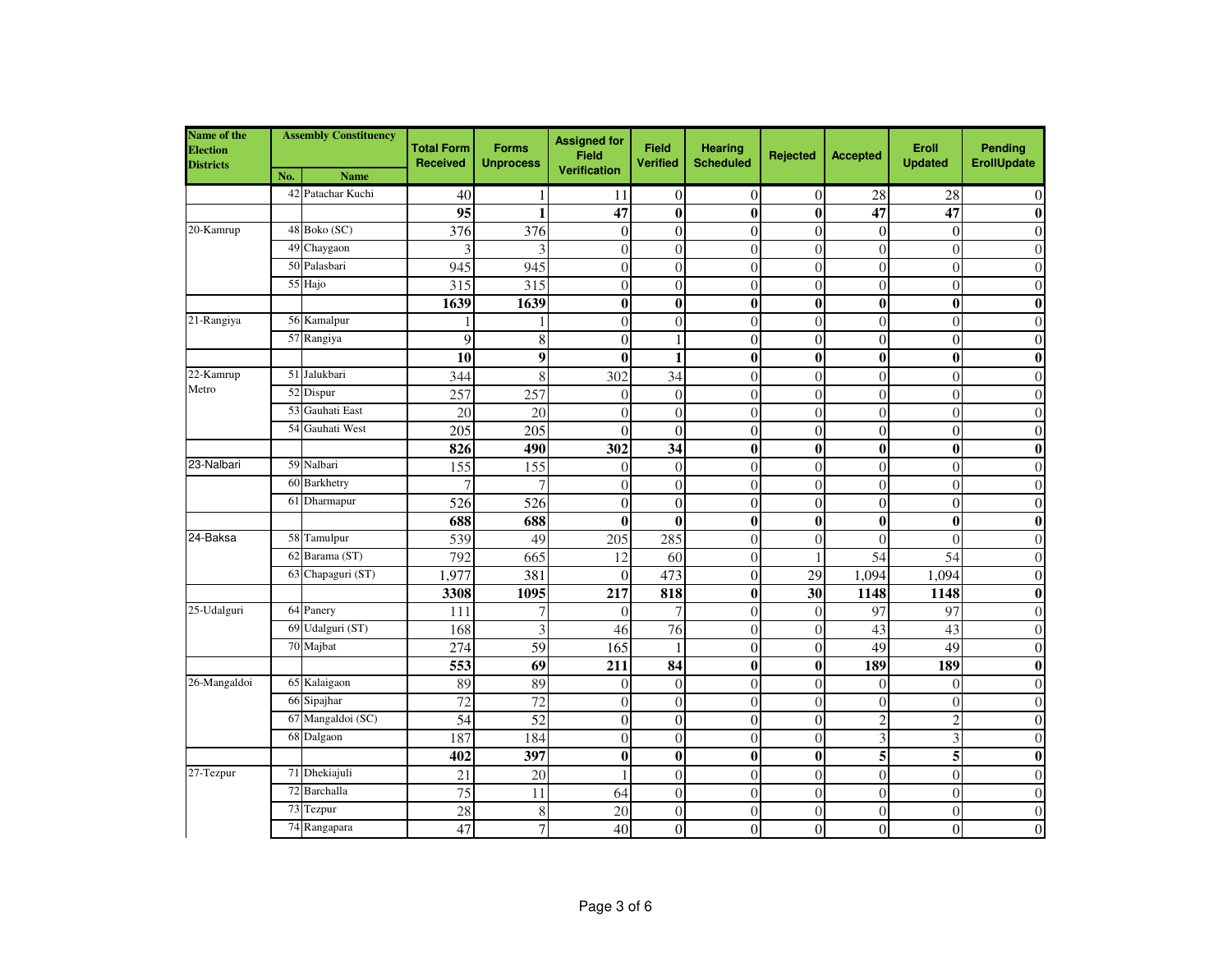| Name of the<br>Election<br><b>Districts</b> | <b>Assembly Constituency</b> |                  | <b>Total Form</b><br><b>Received</b> | <b>Forms</b><br><b>Unprocess</b> | <b>Assigned for</b><br><b>Field</b><br><b>Verification</b> | <b>Field</b><br><b>Verified</b> | <b>Hearing</b><br><b>Scheduled</b> | Rejected         | <b>Accepted</b>  | Eroll<br><b>Updated</b> | Pending<br>ErollUpdate  |
|---------------------------------------------|------------------------------|------------------|--------------------------------------|----------------------------------|------------------------------------------------------------|---------------------------------|------------------------------------|------------------|------------------|-------------------------|-------------------------|
|                                             | No.                          | <b>Name</b>      |                                      |                                  |                                                            |                                 |                                    |                  |                  |                         |                         |
|                                             | 75                           | Sootea           | 14                                   | $\overline{0}$                   | 14                                                         | $\theta$                        | $\boldsymbol{0}$                   | $\boldsymbol{0}$ | $\mathbf{0}$     | $\overline{0}$          | $\boldsymbol{0}$        |
|                                             |                              |                  | 185                                  | 46                               | 139                                                        | $\bf{0}$                        | $\bf{0}$                           | $\bf{0}$         | $\bf{0}$         | $\bf{0}$                | $\boldsymbol{0}$        |
| 28-Biswanath<br>Chariali                    | 76                           | Biswanath        | 16                                   | 16                               | $\overline{0}$                                             | $\Omega$                        | $\boldsymbol{0}$                   | $\overline{0}$   | $\theta$         | $\theta$                | $\overline{0}$          |
|                                             |                              | 77 Behali        | $\overline{4}$                       | $\overline{4}$                   | $\overline{0}$                                             | $\Omega$                        | $\boldsymbol{0}$                   | $\overline{0}$   | $\theta$         | $\theta$                | $\boldsymbol{0}$        |
| 29-Gohpur                                   |                              | 78 Gohpur        | $\overline{20}$                      | $\overline{20}$                  | $\bf{0}$                                                   | $\bf{0}$                        | $\bf{0}$                           | $\bf{0}$         | $\bf{0}$         | $\boldsymbol{0}$        | $\bf{0}$                |
|                                             |                              |                  | 79                                   | 79                               | $\boldsymbol{0}$                                           | $\theta$                        | $\boldsymbol{0}$                   | $\mathbf{0}$     | $\boldsymbol{0}$ | $\theta$                | $\boldsymbol{0}$        |
|                                             |                              |                  | 79                                   | 79                               | $\bf{0}$                                                   | $\bf{0}$                        | $\bf{0}$                           | $\bf{0}$         | $\bf{0}$         | $\boldsymbol{0}$        | $\bf{0}$                |
| 30-Morigaon                                 |                              | 79 Jagiroad (SC) | 50                                   | 6                                | $\overline{0}$                                             | $\mathbf Q$                     | $\overline{0}$                     | 1                | 34               | 26                      | $\,$ 8 $\,$             |
|                                             | 80                           | Marigaon         | 100                                  | $\overline{57}$                  | 10                                                         | $\theta$                        | $\overline{0}$                     | $\mathbf{0}$     | 33               | 26                      | $\boldsymbol{7}$        |
|                                             |                              | 81 Laharighat    | 47                                   | 13                               | $\overline{2}$                                             | $\Omega$                        | $\boldsymbol{0}$                   | $\overline{0}$   | 32               | 29                      | 3                       |
|                                             |                              |                  | 197                                  | 76                               | 12                                                         | 9                               | $\boldsymbol{0}$                   | 1                | 99               | 81                      | 18                      |
| 31-Nagaon                                   |                              | 82 Raha (SC)     | 9                                    | $\theta$                         | $\theta$                                                   | $\overline{5}$                  | $\theta$                           | $\theta$         | $\overline{4}$   | 4                       | $\boldsymbol{0}$        |
|                                             | 83                           | Dhing            | 52                                   | 31                               | $\boldsymbol{0}$                                           | 14                              | $\boldsymbol{0}$                   | $\overline{0}$   | $\overline{7}$   | $\overline{7}$          | $\boldsymbol{0}$        |
|                                             | 84                           | Batadroba        | 14                                   | 5                                | $\boldsymbol{0}$                                           | $\overline{c}$                  | $\boldsymbol{0}$                   | $\overline{0}$   | $\overline{7}$   | 7                       | $\boldsymbol{0}$        |
|                                             | 85                           | Rupohihat        | 176                                  | 1                                | $\overline{3}$                                             | $\overline{7}$                  | $\boldsymbol{0}$                   | $\overline{0}$   | 165              | 165                     | $\boldsymbol{0}$        |
|                                             | 86                           | Nowgong          | 35                                   | $\overline{4}$                   | $\overline{0}$                                             | $\mathbf Q$                     | $\overline{0}$                     | $\overline{0}$   | 22               | 22                      | $\boldsymbol{0}$        |
|                                             | 87                           | Barhampur        | 42                                   | 20                               | $\overline{0}$                                             | $\overline{c}$                  | $\boldsymbol{0}$                   | $\overline{0}$   | 20               | 20                      | $\mathbf{0}$            |
|                                             | 88                           | Samaguri         | 11                                   | 3                                | $\overline{0}$                                             | 3                               | $\boldsymbol{0}$                   | 3                | $\overline{c}$   | $\overline{c}$          | $\mathbf{0}$            |
|                                             |                              |                  | 339                                  | 64                               | $\overline{\mathbf{3}}$                                    | 42                              | $\bf{0}$                           | 3                | 227              | 227                     | $\boldsymbol{0}$        |
| 32-Kaliabor                                 |                              | 89 Kaliabor      | 477                                  | 466                              | 1                                                          | $\theta$                        | $\overline{0}$                     | $\overline{0}$   | 10               | 10                      | $\boldsymbol{0}$        |
|                                             |                              |                  | 477                                  | 466                              | $\mathbf{1}$                                               | $\bf{0}$                        | $\bf{0}$                           | $\bf{0}$         | 10               | $\overline{10}$         | $\overline{\mathbf{0}}$ |
| 33-Hojai                                    | 90                           | Jamunamukh       | 42                                   | 32                               | $\boldsymbol{0}$                                           | $\theta$                        | $\overline{0}$                     | $\overline{0}$   | 10               | 10                      | $\boldsymbol{0}$        |
|                                             | 91                           | Hojai            | 71                                   | 64                               | $\boldsymbol{0}$                                           | $\theta$                        | $\boldsymbol{0}$                   | $\boldsymbol{0}$ | $\overline{7}$   | $\overline{7}$          | $\boldsymbol{0}$        |
|                                             | 92                           | Lumding          | 86                                   | 28                               | $\overline{0}$                                             | $\theta$                        | $\boldsymbol{0}$                   | $\overline{0}$   | 58               | 58                      | $\mathbf{0}$            |
|                                             |                              |                  | 199                                  | 124                              | $\bf{0}$                                                   | $\bf{0}$                        | $\bf{0}$                           | $\bf{0}$         | 75               | 75                      | $\boldsymbol{0}$        |
| 34-Bokakhat                                 |                              | 93 Bokakhat      | 2,130                                | 2,130                            | $\overline{0}$                                             | $\Omega$                        | $\boldsymbol{0}$                   | $\boldsymbol{0}$ | $\overline{0}$   | $\theta$                | $\mathbf{0}$            |
|                                             |                              |                  | 2130                                 | 2130                             | $\bf{0}$                                                   | $\bf{0}$                        | $\boldsymbol{0}$                   | $\bf{0}$         | $\boldsymbol{0}$ | $\boldsymbol{0}$        | $\boldsymbol{0}$        |
| 35-Dhansiri                                 |                              | 94 Sarupathar    | 687                                  | 455                              | 200                                                        | 3                               | $\theta$                           | $\overline{0}$   | 29               | 29                      | $\mathbf{0}$            |
|                                             |                              |                  | 687                                  | 455                              | 200                                                        | 3                               | $\bf{0}$                           | $\bf{0}$         | 29               | 29                      | $\boldsymbol{0}$        |
| 36-Golaghat                                 |                              | 95 Golaghat      | 291                                  |                                  | 100                                                        | 188                             | $\boldsymbol{0}$                   | $\overline{2}$   | $\overline{0}$   | $\overline{0}$          | $\boldsymbol{0}$        |
|                                             |                              | 96 Khumtai       | 245                                  | 245                              | $\theta$                                                   | $\Omega$                        | $\overline{0}$                     | $\mathbf{0}$     | $\overline{0}$   | $\theta$                | $\mathbf{0}$            |
|                                             |                              |                  | 536                                  | 246                              | <b>100</b>                                                 | 188                             | $\bf{0}$                           | $\mathbf{c}$     | $\bf{0}$         | 0                       | $\boldsymbol{0}$        |
| 37-Jorhat                                   |                              | 97 Dergaon (SC)  | 148                                  | 148                              | $\overline{0}$                                             | $\Omega$                        | $\overline{0}$                     | $\overline{0}$   | $\overline{0}$   | $\theta$                | $\mathbf{0}$            |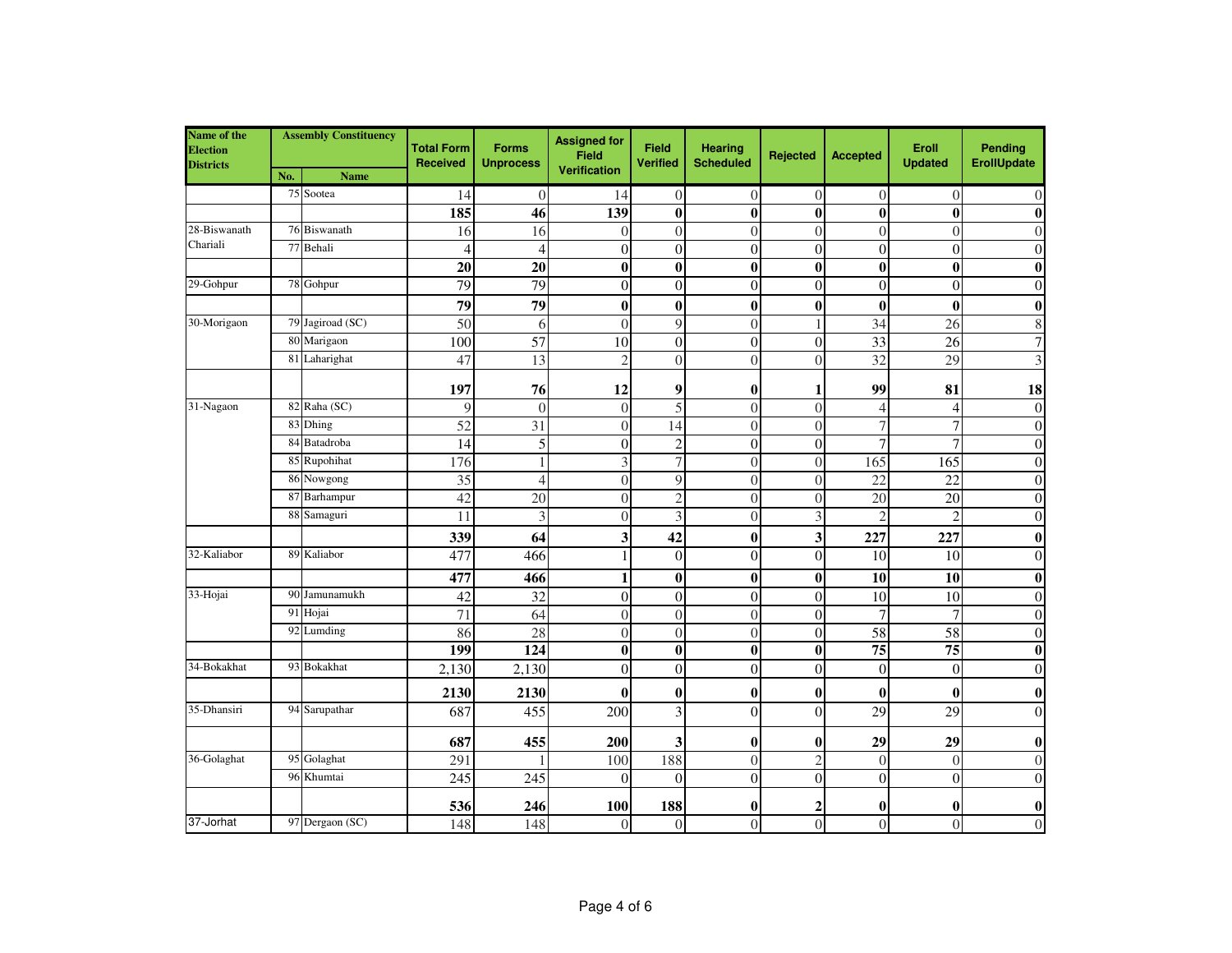| Name of the<br><b>Election</b><br><b>Districts</b> | <b>Assembly Constituency</b> |                      | <b>Total Form</b><br><b>Received</b> | <b>Forms</b><br><b>Unprocess</b> | <b>Assigned for</b><br><b>Field</b><br><b>Verification</b> | Field<br><b>Verified</b> | <b>Hearing</b><br><b>Scheduled</b> | Rejected         | <b>Accepted</b>  | Eroll<br><b>Updated</b> | Pending<br><b>ErollUpdate</b> |
|----------------------------------------------------|------------------------------|----------------------|--------------------------------------|----------------------------------|------------------------------------------------------------|--------------------------|------------------------------------|------------------|------------------|-------------------------|-------------------------------|
|                                                    | No.                          | <b>Name</b>          |                                      |                                  |                                                            |                          |                                    |                  |                  |                         |                               |
|                                                    | 98                           | Jorhat               | 659                                  | 393                              | 259                                                        | $\theta$                 | $\theta$                           | $\overline{0}$   | 7                | 7                       | $\overline{0}$                |
|                                                    | 102                          | Teok                 | 285                                  | 284                              | $\Omega$                                                   | $\Omega$                 | $\boldsymbol{0}$                   | $\overline{0}$   | $\mathbf{1}$     |                         | $\mathbf{0}$                  |
|                                                    |                              |                      | 1092                                 | 825                              | 259                                                        | $\bf{0}$                 | $\bf{0}$                           | $\bf{0}$         | 8                | 8                       | $\boldsymbol{0}$              |
| 38-Titabor                                         | 100                          | Titabar              | 303                                  | 111                              | $\theta$                                                   |                          | $\overline{0}$                     | $\overline{0}$   | 191              | 191                     | $\overline{0}$                |
|                                                    | 101                          | Mariani              | 124                                  | $\overline{30}$                  | $\mathbf{0}$                                               |                          | $\overline{0}$                     | $\boldsymbol{0}$ | 93               | $\overline{93}$         | $\boldsymbol{0}$              |
|                                                    |                              |                      | 427                                  | 141                              | $\bf{0}$                                                   | $\boldsymbol{2}$         | $\bf{0}$                           | $\bf{0}$         | 284              | 284                     | $\boldsymbol{0}$              |
| 39-Majuli                                          |                              | 99 Majuli (ST)       | 181                                  | 11                               | 170                                                        | $\boldsymbol{0}$         | $\overline{0}$                     | $\overline{0}$   | $\overline{0}$   | $\overline{0}$          | $\mathbf{0}$                  |
|                                                    |                              |                      | 181                                  | 11                               | 170                                                        | $\bf{0}$                 | $\bf{0}$                           | $\bf{0}$         | $\bf{0}$         | $\bf{0}$                | $\boldsymbol{0}$              |
| 40-Sibsagar                                        |                              | 103 Amguri           | 5                                    | 5                                | $\theta$                                                   | $\Omega$                 | $\theta$                           | $\overline{0}$   | $\theta$         | $\theta$                | $\overline{0}$                |
|                                                    | 107                          | Thowra               | $\overline{8}$                       | $\overline{8}$                   | $\overline{0}$                                             | $\overline{0}$           | $\boldsymbol{0}$                   | $\overline{0}$   | $\overline{0}$   | $\overline{0}$          | $\overline{0}$                |
|                                                    |                              | 108 Sibsagar         | 6                                    | 6                                | $\overline{0}$                                             | $\Omega$                 | $\overline{0}$                     | $\overline{0}$   | $\overline{0}$   | $\theta$                | $\mathbf{0}$                  |
|                                                    |                              |                      | 19                                   | $\overline{19}$                  | $\boldsymbol{0}$                                           | $\bf{0}$                 | $\bf{0}$                           | $\bf{0}$         | $\bf{0}$         | $\bf{0}$                | $\bf{0}$                      |
| 41-Nazira                                          |                              | 104 Nazira           | 941                                  | 474                              | 467                                                        | $\overline{0}$           | $\overline{0}$                     | $\overline{0}$   | $\overline{0}$   | $\overline{0}$          | $\boldsymbol{0}$              |
|                                                    |                              |                      | 941                                  | 474                              | 467                                                        | $\bf{0}$                 | $\bf{0}$                           | $\bf{0}$         | $\bf{0}$         | $\bf{0}$                | $\boldsymbol{0}$              |
| 42-Charaideo                                       |                              | 105 Mahmara          | 18                                   | 3                                | 11                                                         | $\Omega$                 | $\theta$                           | $\overline{0}$   | $\overline{4}$   | 4                       | $\overline{0}$                |
| (Sonari)                                           | 106                          | Sonari               | 18                                   | 5                                | $\overline{4}$                                             |                          | $\overline{0}$                     | $\overline{0}$   | 8                | 8                       | $\boldsymbol{0}$              |
|                                                    |                              |                      | $\overline{36}$                      | $\overline{\bf 8}$               | $\overline{15}$                                            | $\mathbf{1}$             | $\bf{0}$                           | $\bf{0}$         | $\overline{12}$  | $\overline{12}$         | $\boldsymbol{0}$              |
| 43-Lakhimpur                                       |                              | 109 Bihpuria         | 189                                  | $\overline{c}$                   | 1                                                          | $\theta$                 | $\overline{0}$                     | $\overline{2}$   | 184              | 184                     | $\mathbf{0}$                  |
|                                                    |                              | 110 Naoboicha        | 188                                  | $\overline{7}$                   | $\theta$                                                   |                          | $\theta$                           | $\overline{0}$   | 180              | 180                     | $\theta$                      |
|                                                    |                              | 111 Lakhimpur        | 227                                  | $\overline{2}$                   | $\overline{0}$                                             | $\Omega$                 | $\overline{0}$                     | $\theta$         | 225              | 225                     | $\overline{0}$                |
|                                                    |                              |                      | 604                                  | 11                               | $\mathbf{1}$                                               | 1                        | $\bf{0}$                           | $\overline{2}$   | 589              | 589                     | $\boldsymbol{0}$              |
| 44-Dhakuakhana                                     |                              | 112 Dhakuakhana (ST) | 90                                   | 32                               | $\theta$                                                   | $\Omega$                 | $\Omega$                           | $\theta$         | 58               | 43                      | 15                            |
|                                                    |                              |                      | 90                                   | 32                               | $\bf{0}$                                                   | $\bf{0}$                 | $\bf{0}$                           | $\bf{0}$         | 58               | 43                      | $\overline{15}$               |
| 45-Dhemaji                                         |                              | 113 Dhemaji (ST)     | 1,977                                | 1,102                            | 868                                                        | $\Omega$                 | $\theta$                           | $\overline{7}$   | $\overline{0}$   | $\theta$                | $\boldsymbol{0}$              |
|                                                    |                              |                      | 1977                                 | 1102                             | 868                                                        | $\bf{0}$                 | $\bf{0}$                           | 7                | $\bf{0}$         | $\boldsymbol{0}$        | $\boldsymbol{0}$              |
| 46-Jonai                                           |                              | 114 Jonai (ST)       | 365                                  |                                  | $\theta$                                                   | $\Omega$                 | $\overline{0}$                     | 11               | 353              | 352                     | $\mathbf{1}$                  |
|                                                    |                              |                      | 365                                  | $\mathbf{1}$                     | $\bf{0}$                                                   | $\bf{0}$                 | $\bf{0}$                           | 11               | 353              | 352                     | $\mathbf{1}$                  |
| 47-Dibrugarh                                       |                              | $115$ Moran          | 171                                  | 125                              | $\boldsymbol{0}$                                           | $\Omega$                 | $\boldsymbol{0}$                   | $\overline{0}$   | 46               | 46                      | $\theta$                      |
|                                                    |                              | 116 Dibrugarh        | 448                                  | 436                              | $\overline{0}$                                             | 7                        | $\theta$                           | $\theta$         | 5                | 5                       | $\theta$                      |
|                                                    |                              | 117 Lahowal          | 89                                   | 78                               | $\boldsymbol{0}$                                           | $\overline{0}$           | $\overline{0}$                     | $\overline{0}$   | 11               | 11                      | $\theta$                      |
|                                                    |                              | 118 Duliajan         | 78                                   | $\boldsymbol{0}$                 | 6                                                          | $\Omega$                 | $\theta$                           | $\overline{0}$   | 72               | 72                      | $\theta$                      |
|                                                    |                              | 119 Tingkhong        | 67                                   | 6                                | 5                                                          |                          | $\theta$                           | $\theta$         | $\overline{55}$  | 55                      | $\Omega$                      |
|                                                    |                              | 120 Naharkatia       | 40                                   | 6                                | $\overline{\mathbf{3}}$                                    | $\mathbf{0}$             | $\overline{0}$                     | $\overline{0}$   | 31               | $\overline{31}$         | $\mathbf{0}$                  |
|                                                    | 121                          | Chabua               | 79                                   | 74                               | $\overline{0}$                                             | $\Omega$                 | $\overline{0}$                     | $\overline{0}$   | 5                | 5                       | $\theta$                      |
|                                                    |                              |                      | $\overline{972}$                     | 725                              | 14                                                         | 8                        | $\bf{0}$                           | $\bf{0}$         | $\overline{225}$ | 225                     | $\bf{0}$                      |